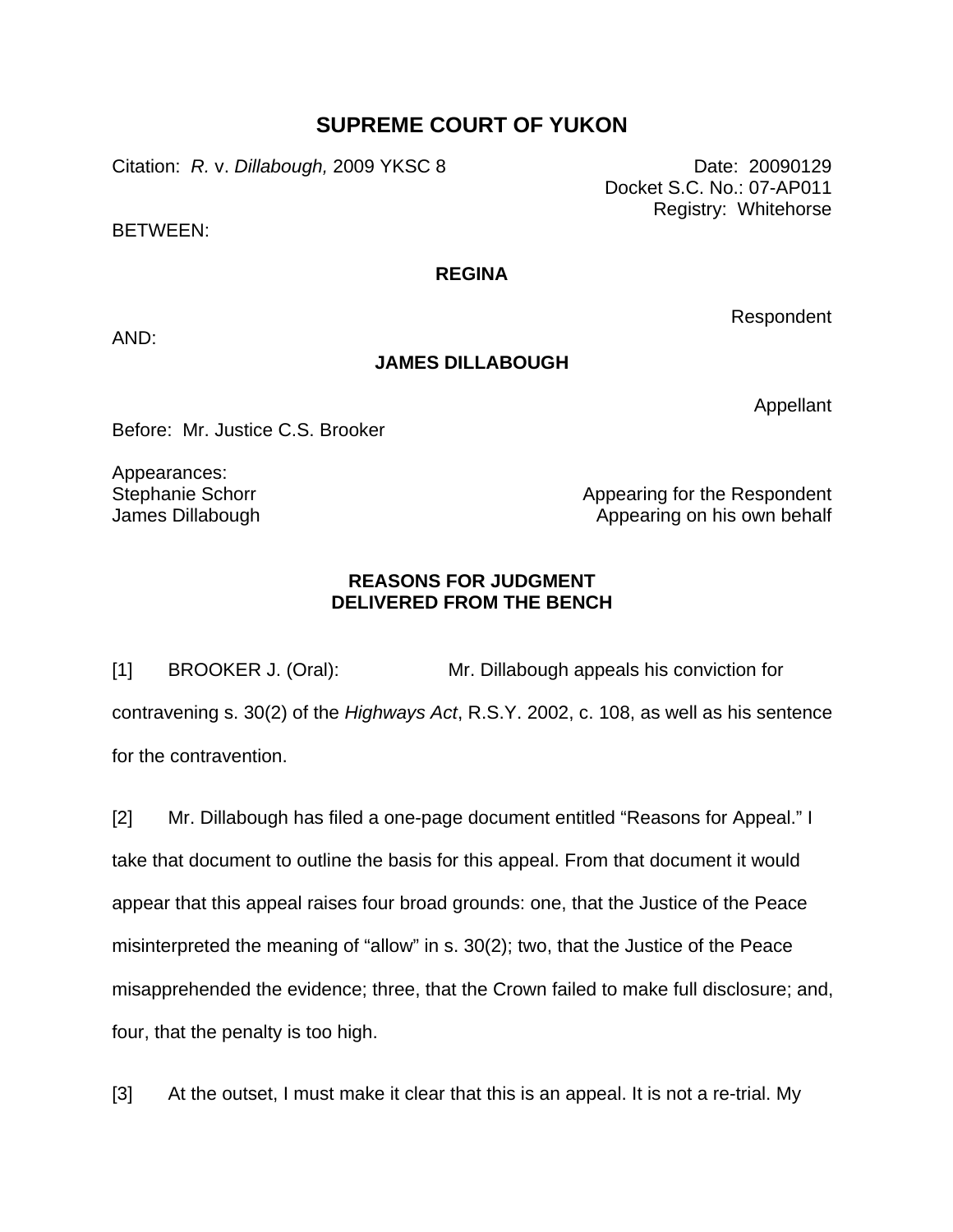function is to determine, from the transcript, if the Justice of the Peace's verdict was unreasonable or unsupportable by the evidence. In other words, looking at all of the evidence, is the decision which the Justice of the Peace made one which a jury, properly instructed, could reasonably have made?

[4] The standard for review for an alleged error of law is correctness. The standard of review with respect to a trial judge's findings of fact is palpable and overriding error.

[5] I now turn to an examination of the appellant's grounds of appeal, bearing the foregoing legal principles in mind.

[6] First, dealing with meaning of "allow." Mr. Dillabough says that "allow" means to give permission, and that he did not give his cattle permission to go onto the roadway. That may be one meaning of "allow," depending upon the circumstances, but it is not the meaning here. According to the New Shorter Oxford Dictionary, "allow" means:

> Not prevent the occurrence of; [and] nor prevent (a person) from doing something; [to] permit.

That, in my view, is what "allow" means in the context of s. 30(2).

[7] The Supreme Court of Canada, in the *R.* v. *Sault Ste. Marie (City)*, [1978] S.C.J. No. 59, case, suggests that such wording, "permit," denotes a strict liability offence.

[8] In order to provide a defence to allowing his animals to be on the road, Mr.

Dillabough had to show, on a balance of probabilities, that he took all reasonable steps to prevent the cattle from escaping onto the roadway and that such an escape was not reasonably foreseeable.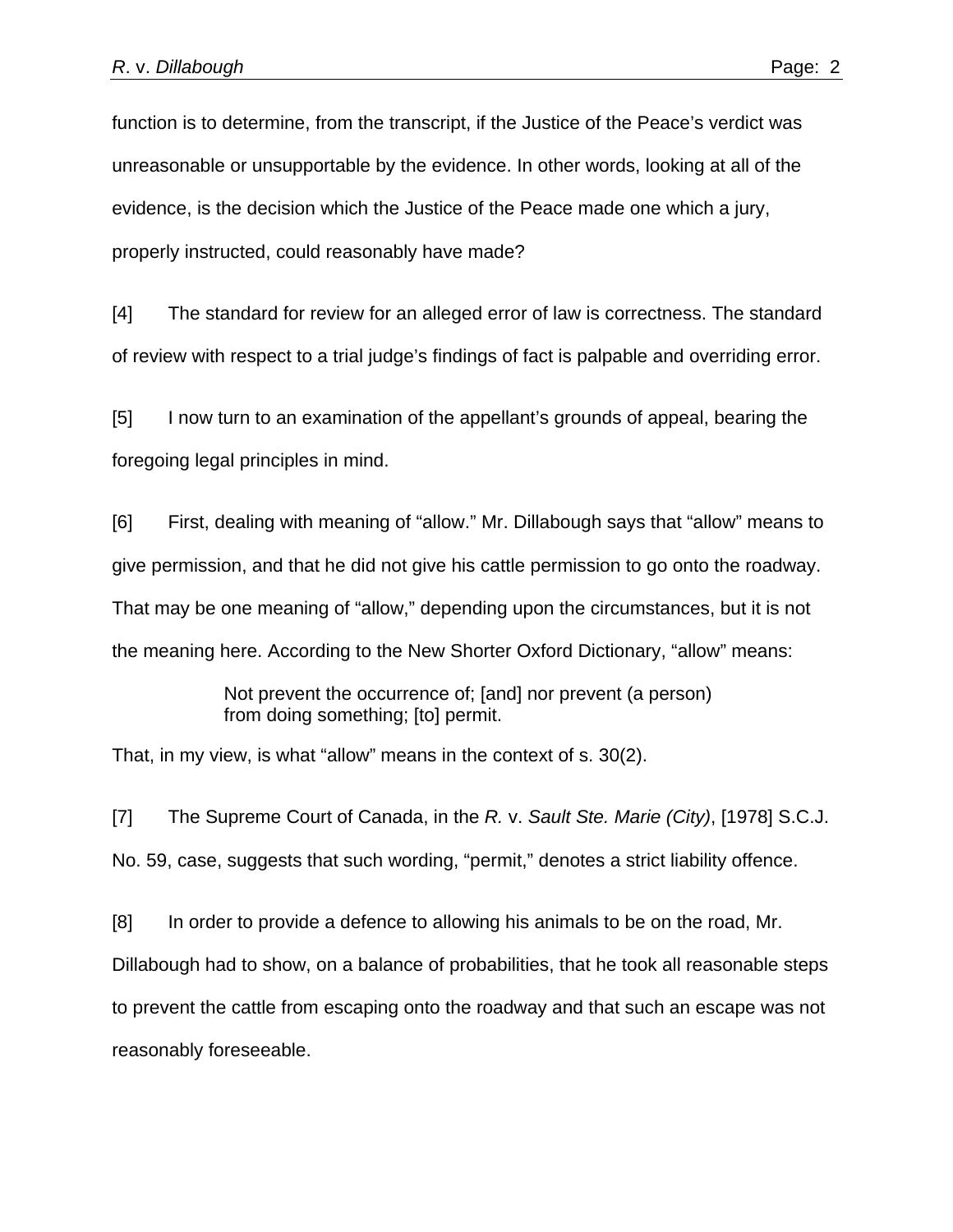[9] I conclude that the Justice of the Peace applied the proper definition of "allow," and that is obvious from para. 9 of his Reasons.

[10] The next ground, misapprehension of the evidence. It is trite but accurate to say that the question of whether or not an accused has taken reasonable care in the circumstances is a question of fact. The Justice of the Peace clearly held that the accused had not taken reasonable care to prevent his cattle from escaping onto the road. Since this is a question of fact, I can only interfere with it if I am satisfied that the Justice of the Peace seriously misapprehended the evidence on that point.

[11] I have reviewed the transcript of the proceedings, as well as the Reasons of the Justice of the Peace. There is evidence that Mr. Dillabough knew his cattle were attracted to the grasses growing on the side of the road. He knew that he had a piece of broken fence where the deer were going through. There was evidence that the fence was sagging low in places. He knew that his cattle had escaped before, and, indeed, many times before.

[12] I cannot conclude that the Justice of the Peace misapprehended the evidence. It was reasonably open to him to reach the conclusion he did, that Mr. Dillabough had not taken reasonable care to prevent his animals from escaping onto the roadway, and, therefore, he did allow them to be on the highway, contrary to s. 30(2) of the *Highways Act*.

[13] With respect to the third ground, that the Crown failed to make full disclosure, I can see no merit to this ground of appeal. The only information not originally disclosed was irrelevant blackouts. In any event, complete copies of the notes without the